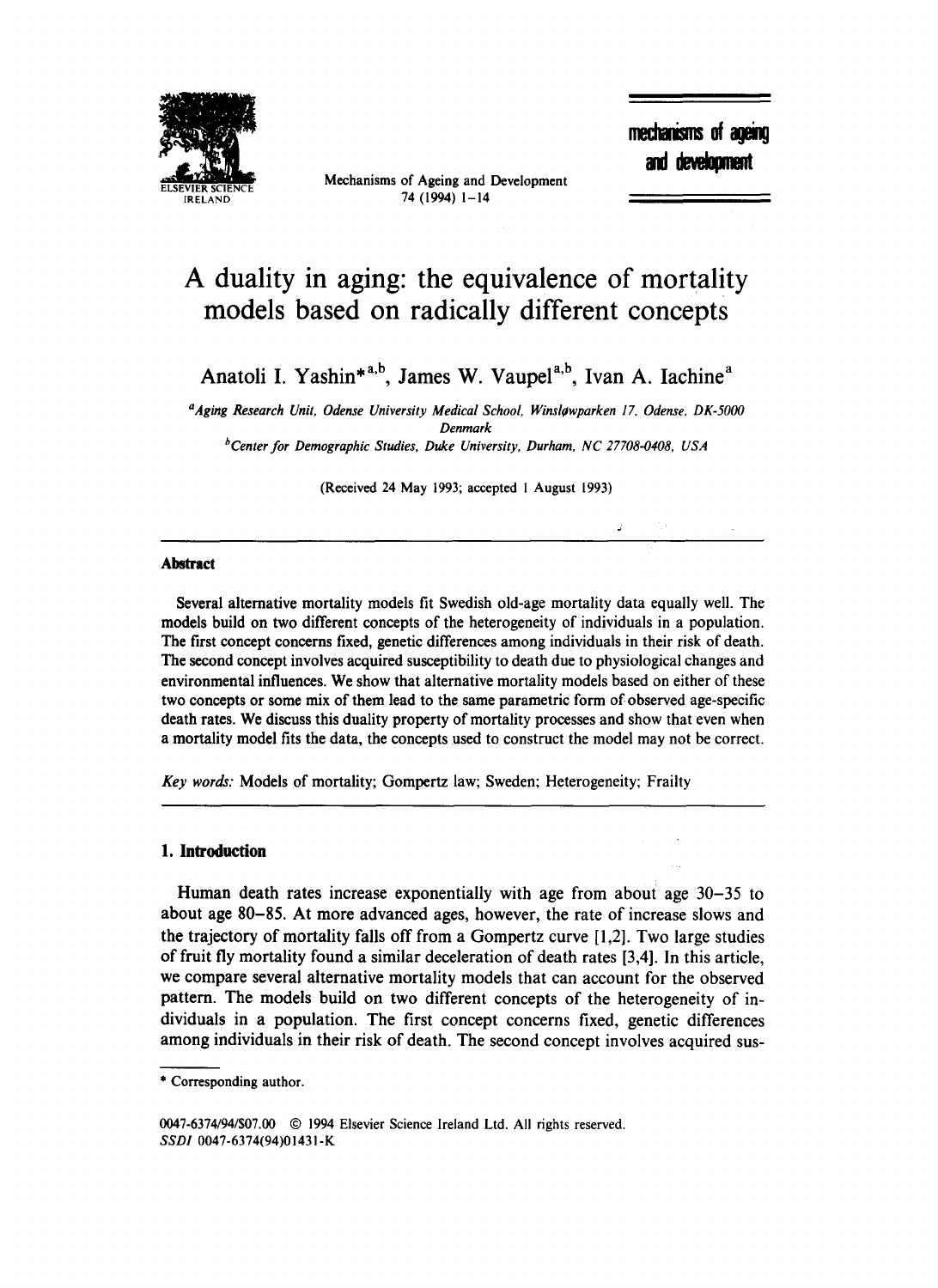ceptibility to death due to physiological changes and environmental influences. Surprisingly, it turns out that alternative mortality models based on either of these two concepts or on some mix of them can lead to the same parametric form of observed age-specific death rates. This duality implies that it is impossible to determine the validity or relative importance of the two concepts on the basis of mortality data alone.

# **2. Genetic differences and observed mortality**

In 1960, Strehler and Mildvan [5] showed that heterogeneity among individuals can produce an observed mortality pattern in a population that deviates from the underlying age-trajectory of mortality for individuals. One possibility is that individuals in a cohort have different chances of survival because of fixed, innate differences in frailty. Following Beard [6] and Vaupel, Manton and Stallard [7], let the force of mortality (or hazard of death) of individuals of frailty Z at age x be given by:

$$
\mu(x,Z) = Zae^{bx} + c \tag{1}
$$

where a, b, and c are parameters to be estimated. If frailty Z is a gamma distributed random variable with mean 1 and variance  $\sigma^2$ , then average frailty among survivors at age  $x$  is given by:

$$
\bar{Z}(x) = \frac{1}{1 + \sigma^2 \frac{a}{b} (e^{bx} - 1)}
$$
 (2)

and observed mortality  $\overline{\mu}(x)$  in the population is given by:

$$
\overrightarrow{\mu}(x) = \frac{ae^{bx}}{1 + \sigma^2 \frac{a}{b} (e^{bx} - 1)} + c
$$
\n(3)

The model in Eqs. 1 and 3 might be called a gamma-Makeham model. It corresponds to the case of fixed continuously distributed frailty. The observed mortality (3) corresponds to a logistic mortality curve.

It has been shown [8,9] that this model fits mortality data significantly better than the traditionally used Gompertz-Makeham mortality model, where

$$
\mu(x) = ae^{bx} + c \tag{4}
$$

We confirmed this finding by fitting the gamma-Makeham and the Gompertz-Makeham models to Swedish data using the maximum likelihood method [10]. The likelihood ratio test indicates that for every male and female cohort born from 1850 to 1879, the gamma-Makeham model gives the better fit to the data at the significance level of 0.01.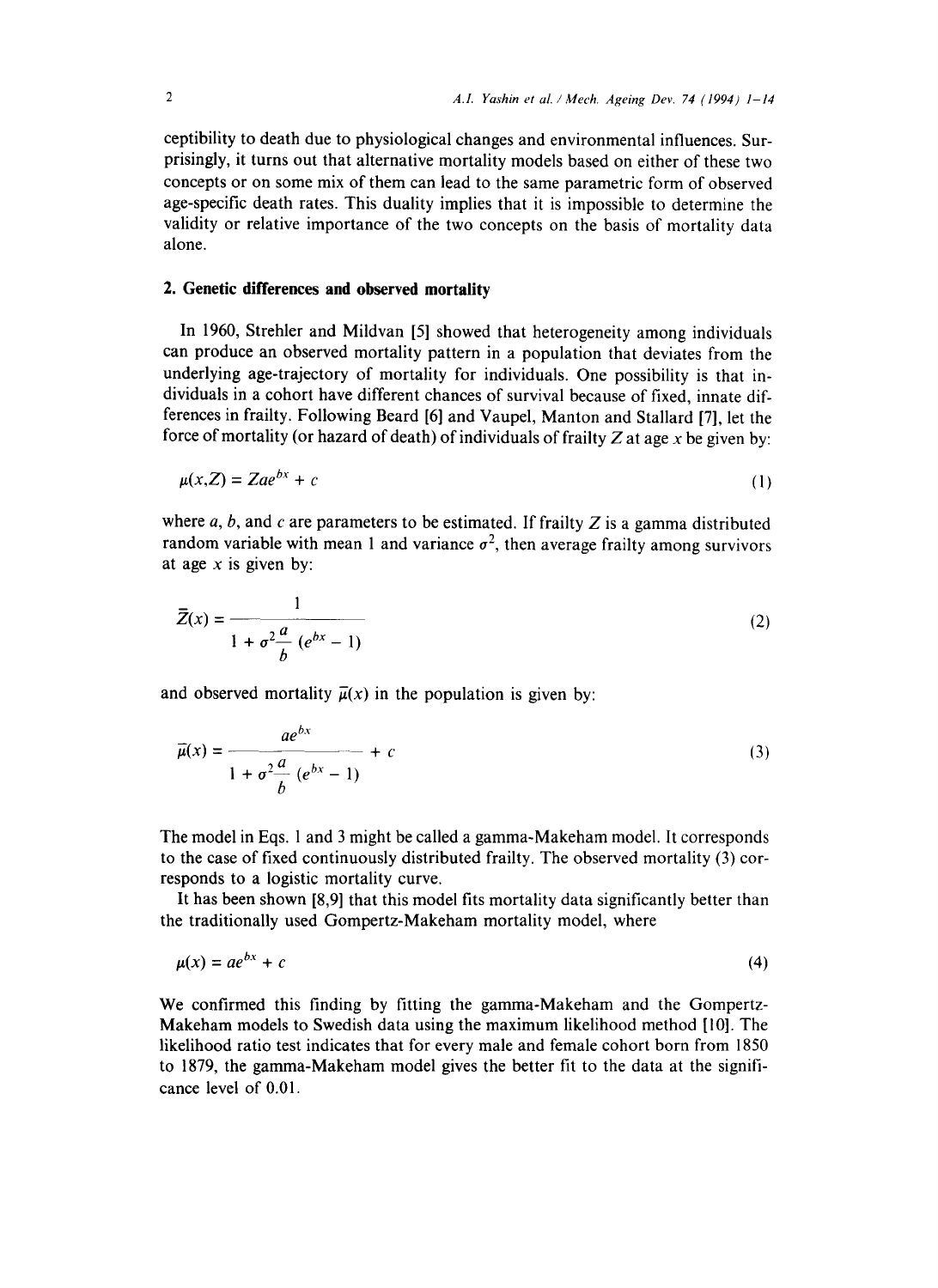**Fig. la,b plots the empirical, Gompertz-Makeham and gamma-Makeham death rates starting from age 50 for illustrative 1861 Swedish female and male cohorts. Graphs for other cohorts look similar.** 

**The gamma-Makeham model is based on the assumption that differences in sus-**



**Fig. I. Annual probability of death** *q(x)* **by age x for females (a) and males (b) born in Sweden in 1861. The solid line gives the observed mortality trajectory, the heavy dashed line the gamma-Makeham fit, and the light dashed line the Gompertz-Makeham fit.**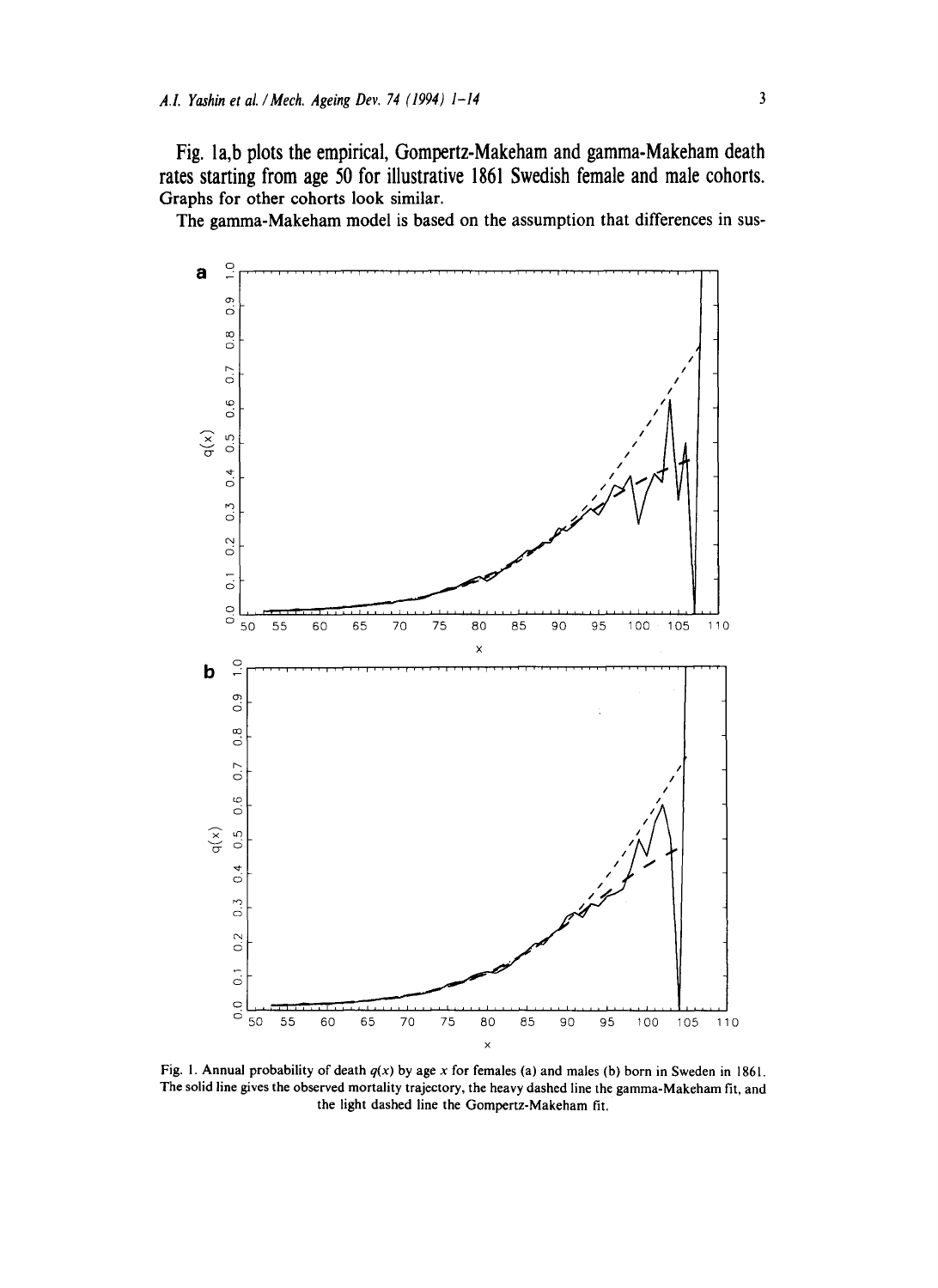ceptibility to death are genetically predetermined and are characterized by frailty Z. Individuals with the same frailty have the same survival chances: death rates change deterministically with age in accordance with the underlying hazard function. A conceptual weakness of this model is that it does not explicitly include the random changes in individual frailty that occur due to environmental influences or stochastic processes of physical deterioration. These components are hidden in the underlying hazard function in some implicit averaged form. As an alternative to this fixed frailty model, a model of randomly changing frailty and stochastic aging can be considered.

## **3. Effects of stochastic aging**

Assume that at age x an individual can be in one of states  $0, \ldots, n$  corresponding to  $n + 1$  levels of frailty. These states, for example, may be associated with different health states. In any state  $i < n$ , a person faces a hazard of death and a hazard of moving to state  $i + 1$  where the chances of survival are lower. Cohort mortality and survival functions can be analytically calculated if this general model is restricted along the lines suggested by Le Bras [11] and modified by Gavrilov and Gavrilova [12], as described below.

#### *3.1. Equal chances — different lives*

Assume that all newborn individuals in a cohort start from the state 0. This means that everybody in the cohort has the same chances of survival when they are 0 years old. Let  $\lambda_0$  and  $\mu_0$  be the transition rates from state 0 to state 1 and to death, respectively. For the *i*<sup>th</sup> state let these transition rates be  $\lambda_0 + i\lambda$  and  $\mu_0 + i\mu$ . Note that these hazards do not depend on age, but that they do increase from state to next state. Denote by  $P_i(x)$  the probability that an individual age x will be found in the  $i<sup>th</sup>$  state. As shown in [11]:

$$
P_0(x) = P_0(0)e^{-(\lambda_0 + \mu_0)x}
$$

and

$$
P_i(x) = \frac{P_0(x)}{i!} \left[ \frac{\lambda - \lambda e^{-(\lambda + \mu)x}}{\lambda + \mu} \right]^i \prod_{k=1}^i \left( \frac{\lambda_0}{\lambda} + (k-1) \right), i > 0 \tag{6}
$$

The number of individuals alive at age x is given by the survival function  $S_n(x)$ :

$$
S_n(x) = \sum_{i=0}^{n} P_i(x)
$$
 (7)

Now assume that the model has an infinite number of states. As the number of states tends to infinity the survival function  $S_n(x)$  tends to the limit  $S(x)$ :

$$
S(x) = e^{-(\lambda_0 + \mu_0)x} \left( \frac{\lambda + \mu}{\mu + \lambda e^{-(\lambda + \mu)x}} \right)^{\lambda_0} \tag{8}
$$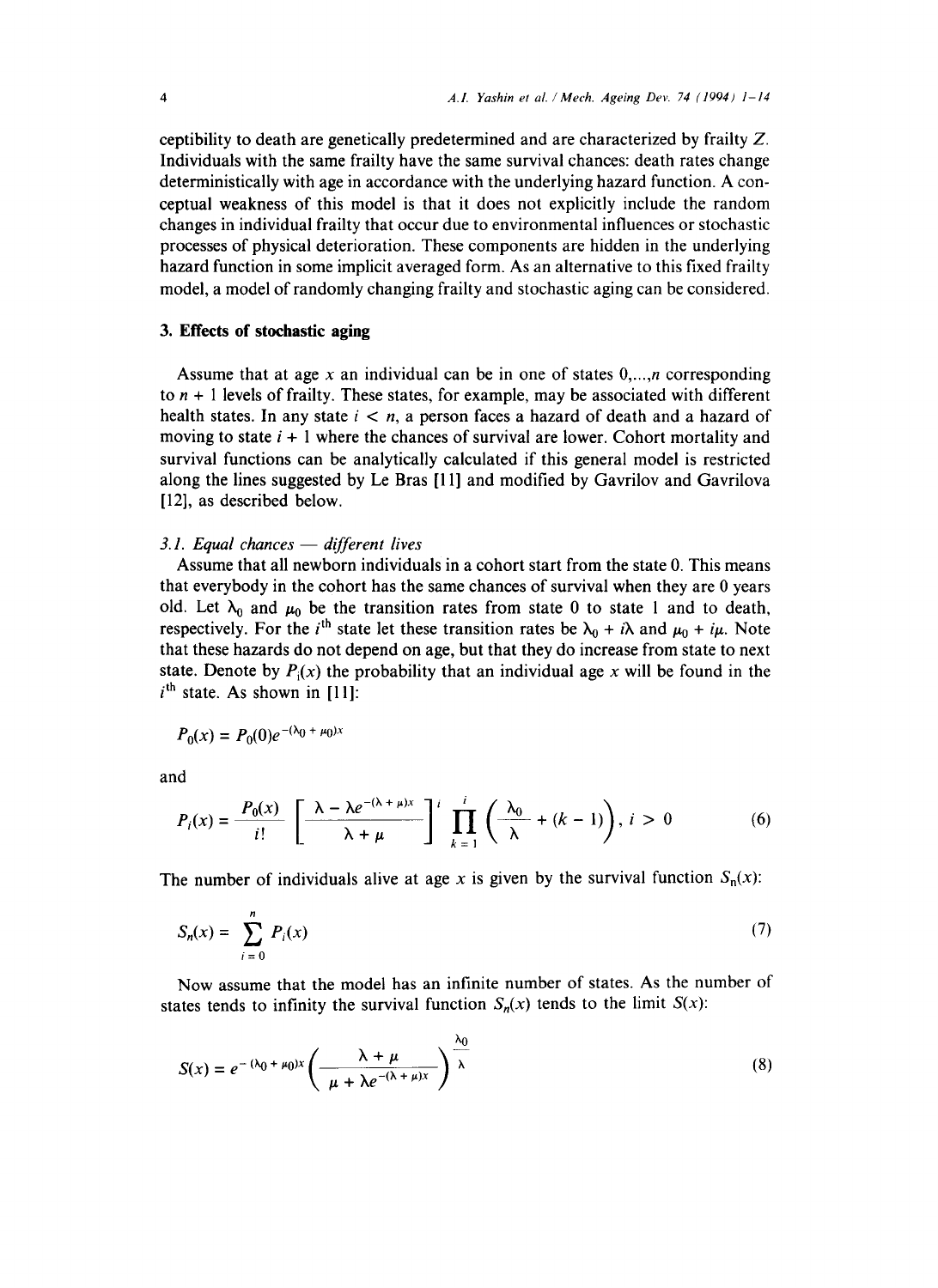Taking the logarithmic derivative of  $S(x)$  we get the formula for observed mortality  $\overline{\mu}(x)$ :

$$
\overline{\mu}(x) = \mu_0 + \frac{\mu \lambda_0 [1 - e^{-(\lambda + \mu)x}]}{\mu + \lambda e^{-(\lambda + \mu)x}}
$$
\n(9)

Fig. 2a,b shows how parameters of the Le Bras model for female and male Swedish cohorts change with the year of birth of the cohort. Parameters were estimated by the maximum likelihood method. The parameter estimates are clearly correlated, some pairs positively, others negatively. A negative correlation between the parameters of the Gompertz model (when  $\mu(x) = ae^{bx}$ ) was highlighted by Strehler and Mildvan [5]. Riggs [13,14] used this property for analyzing mortality data via reparametrized Gompertz curves. Gavrilov and Gavrilova [12] found a similar negative correlation in the Gompertz-Makeham model. The negative correlation between  $\mu_0$  and  $\mu$ , and between  $\lambda$  and  $\mu$  in Le Bras model is illustrated by Fig. 3. The nature and properties of these correlations merit further attention.,

When  $\mu \ll \lambda$ , then  $\bar{\mu}(x)$  may be approximated by

$$
\overline{\mu}(x) = \left(\mu_0 - \frac{\mu \lambda_0}{\lambda}\right) + \frac{\mu \lambda_0}{\lambda} e^{(\lambda + \mu)x}
$$
 (10)

which is equivalent to the Gompertz-Makeham mortality model. The general fourparameter model can accommodate a variety of mortality trajectories, including trajectories where mortality rates level off at advanced ages.

## *3.2. Average biological age*

The various states in the Le Bras model of mortality can be associated with biological age. This interpretation is useful because it permits analysis of cohort differences, male-female differences, and cross-species differences in terms of health-state distributions among survivors. Such a perspective might also be useful in the analysis of prehistorical demographic data when chronological age at death can not be measured directly but must be estimated from the physical condition of skeletal remains. Expressions 5 and 6 allow us to calculate the average biological age (i.e. health state *i*) among survivors  $\overline{i}(x) = E$  (*i*  $T > x$ ). Because

$$
\overline{\mu}(x) = \frac{\sum_{i=0}^{\infty} P_i(x)(\mu_0 + i\mu)}{\sum_{i=0}^{\infty} P_i(x)}
$$

it follows that

$$
\overline{\mu}(x) = \mu_0 + \overline{i}(x)\mu \tag{11}
$$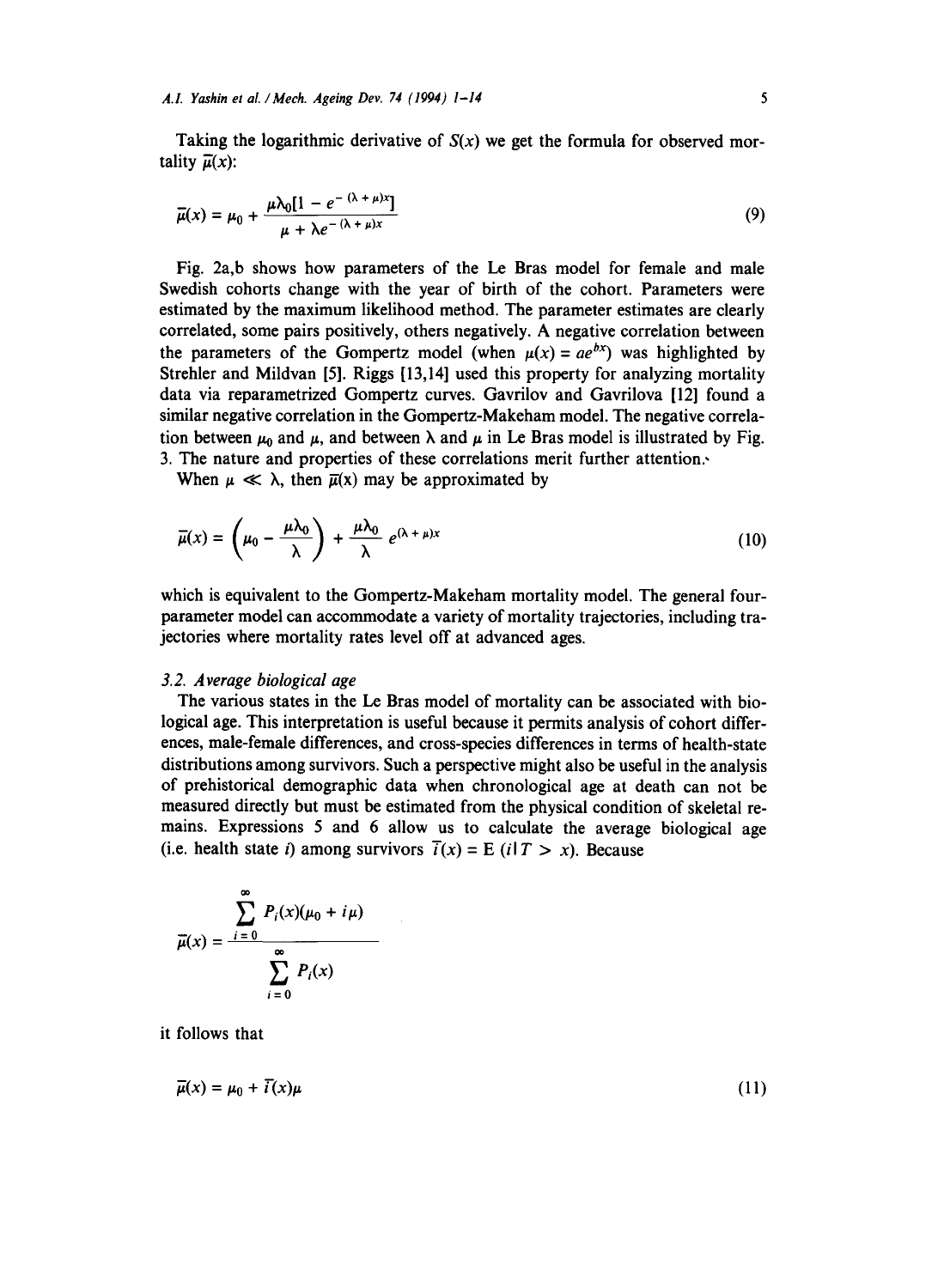

Fig. 2. (a) Values of the Le Bras model parameters  $\lambda_0$  A,  $\mu_0$  B,  $\mu$  C, and  $\lambda$  D for Swedish females born in the period 1850-1879. (b) Values of the Le Bras model parameters  $\lambda_0$  A,  $\mu_0$  B,  $\mu$  C, and  $\lambda$  D for **Swedish males born in the period 1850-1879.**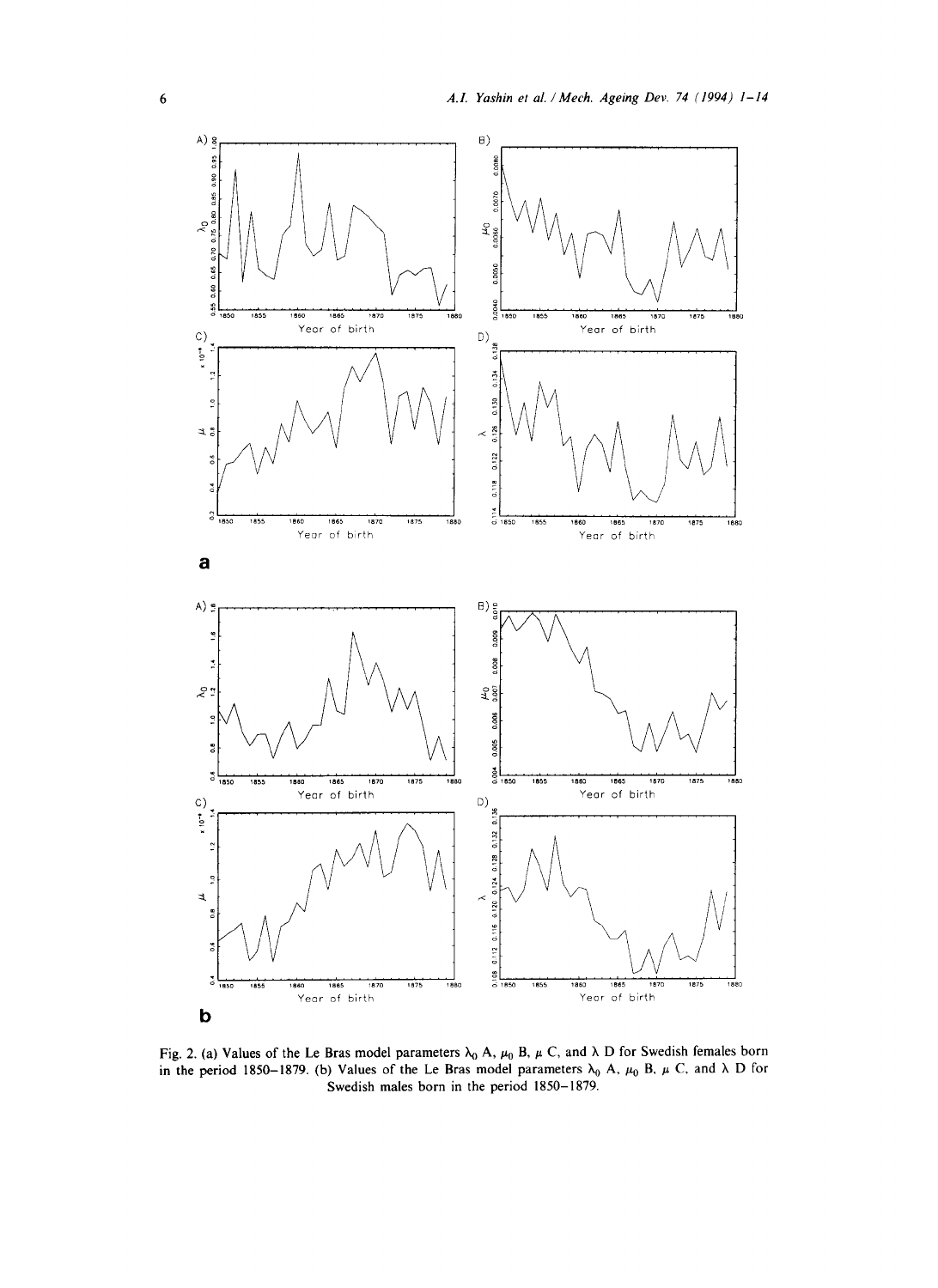

Fig. 3. Negative correlations in fits of Le Bras' model between  $\mu$  and  $\mu_0$  for females A and males C and between  $\mu$  and  $\lambda$  for females B and males D. Observed values for Swedish female and male cohorts born in the period 1850-1879 are given by circles; the line gives the least squares regression.

and hence

$$
\overline{i}(x) = \frac{\overline{\mu}(x) - \mu_0}{\mu} \tag{12}
$$

As  $x \to \infty$ ,  $\overline{\mu}(t) \to \mu_0 + \lambda_0$ , so

$$
\bar{i}(\infty) = \frac{\lambda_0}{\mu} \tag{13}
$$

Biological age approaches this limiting value because there is eventually a balance between mortality selection on the one hand and debilitation on the other. Survivors cannot have too high a biological age and still be alive. Fig. 4 presents gr, ..is of the limiting average biological age among survivors for Swedish male and female cohorts born in the period 1850-1879. It is interesting to observe that the limiting average biological age declines with year of birth, i.e. survivors at advanced ages in the more recent cohorts are on average healthier. Further investigation from this perspective may provide another view on the possible compression of morbidity [15].

Note that  $\overline{i}(x)$  is a measure of the average level of frailty among survivors in the Le Bras model of stochastic aging. This function, however, is different from the aver-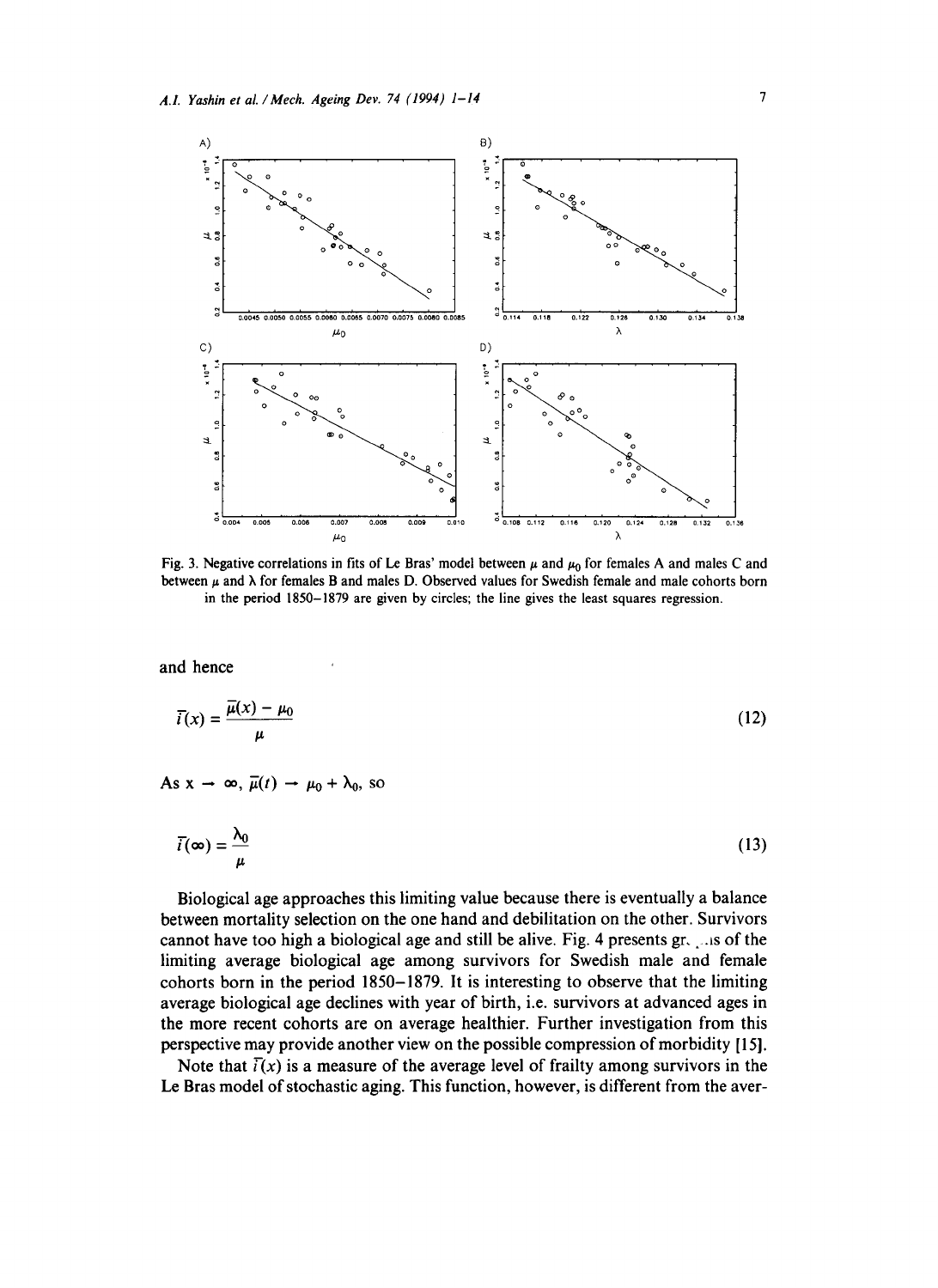

Fig. 4. Limiting average biological age  $\bar{i}(\infty)$  for females (---) and males (--) born in Sweden in the period 1850-1879.

age frailty among survivors calculated in the case of the fixed frailty model in Eq. 2. Both frailty concepts capture an aspect of reality but in very different ways. It is unclear how important either or both will prove to be in understanding patterns of mortality and aging.

#### *3.3. The balance between selection and debilitation*

The observed mortality represented by 9 and 11 results from the influence of two important processes — stochastic aging and debilitation developing on the individual level and mortality selection developing on the population level. The mutual, balancing influence of these processes generates the distribution of surviving individuals. This distribution is given by the survival proportions  $\pi_i(x)$ . By definition these proportions can be calculated as

$$
\pi_i(x) = \frac{P_i(x)}{S(x)}, \ i = 0, 1, 2, \dots
$$

After substitution of 7, 8 and 14 into this formula we have

$$
\pi_i(x) = \frac{1}{i!} V(x)^i (1 - V(x))^{\lambda} \prod_{k=1}^{\lambda_0} \left( \frac{\lambda_0}{\lambda} + (k-1) \right)
$$
 (14)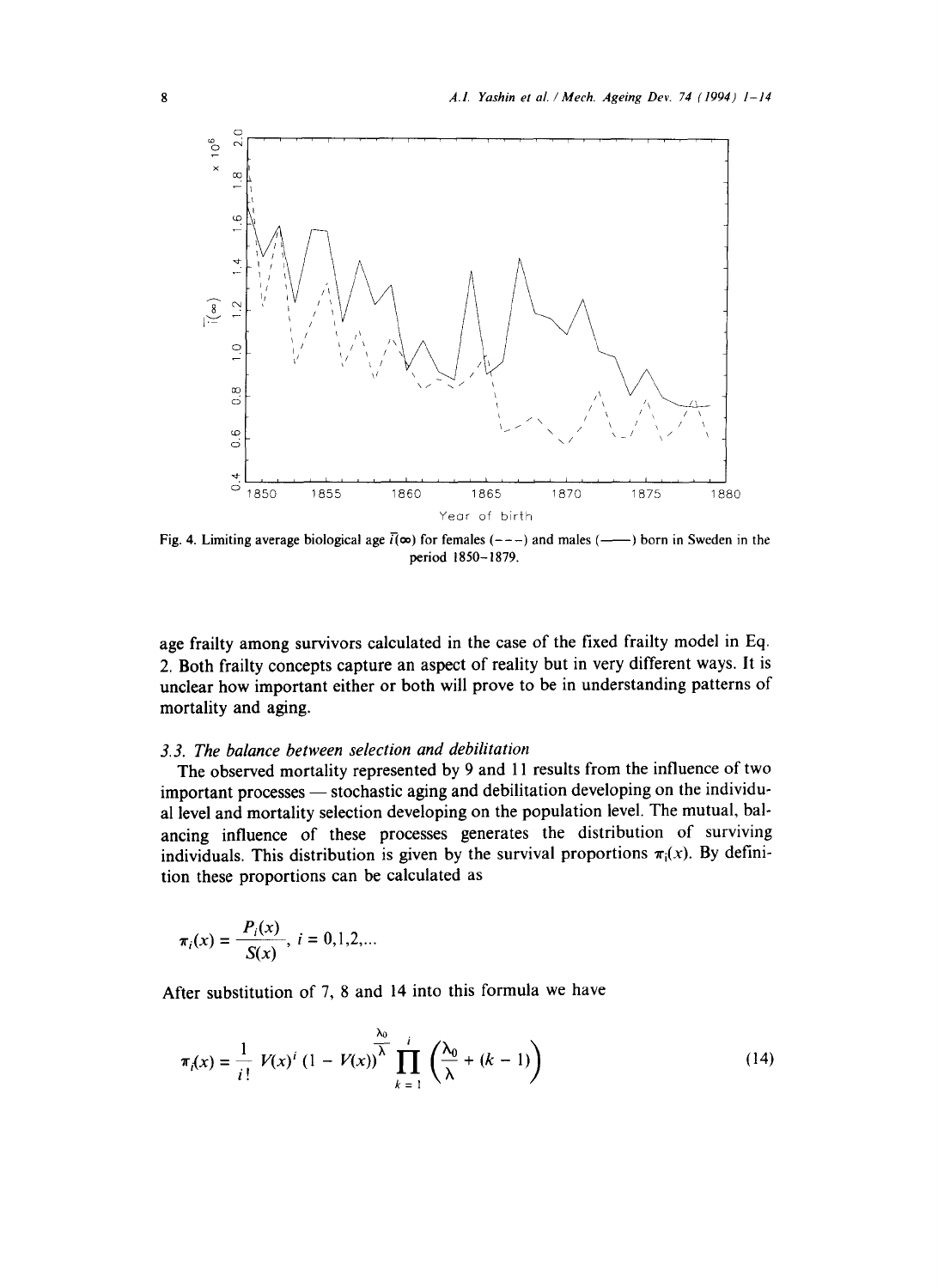**where** 

$$
V(x) = \frac{\lambda - \lambda e^{-(\lambda + \mu)x}}{\lambda + \mu}
$$
 (15)

Since  $V(x) \rightarrow \frac{\lambda}{\lambda + \mu}$  and  $1 - V(x) \rightarrow \frac{\mu}{\lambda + \mu}$ , we have for  $\pi_1(\infty)$ xo  $\pi_i(\infty) = \frac{1}{\sqrt{2}} \left( \frac{1}{\sqrt{2}} \right) \left( \frac{1}{\sqrt{2}} \right) \left( \frac{1}{\sqrt{2}} + (k-1) \right)$ *k=l*  **(16)** 

It is easy to check that  $\sum \pi_i(\infty) = 1$  $j=0$ 

Note that the mean of the  $\pi_i(\infty)$ 's is  $\overline{i}(\infty)$ . Hence, Fig. 4 indicates that for most birth cohorts the limiting distribution of  $\pi$  for females is, on average, to the left of the distribution for males. Fig. 5 shows the entire distribution of  $\pi_i(\infty)$  for males **and females for an illustrative birth cohort, the cohort of 1868. It indicates that the female distribution is shifted to the left. This shift has an interesting interpretation. If i is taken as a measure of biological age, then surviving females at advanced ages are biologically younger (healthier) than surviving males. Since the female distribu-** 



**Fig. 5. Limiting distribution of biological age as described by proportions**  $\pi_i(\infty)$  **of individuals in state**  $i$  for females  $(- - -)$  and males  $($ —— $)$  born in Sweden in 1868.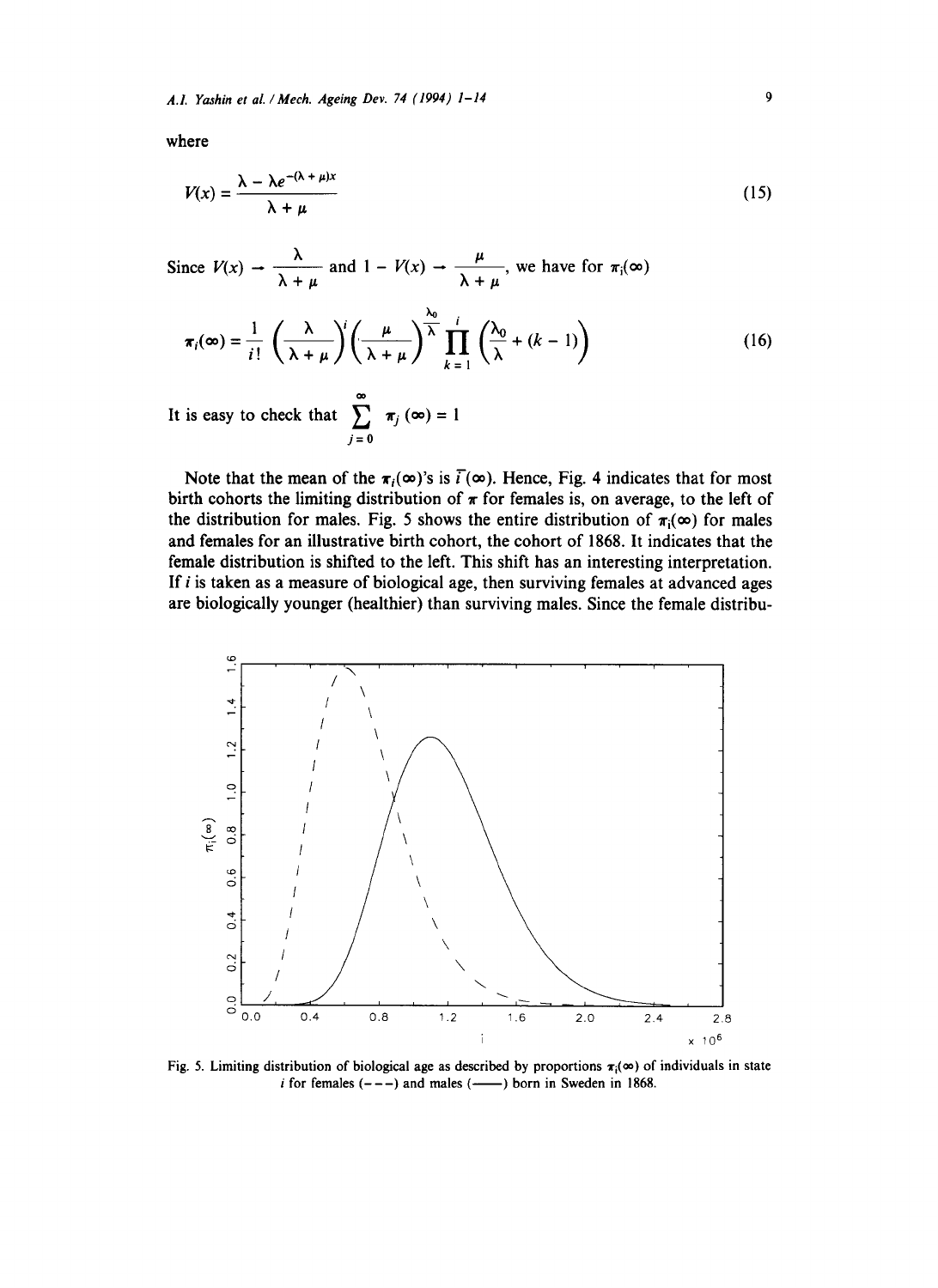tion clearly lies to the left of the male distribution, it can also be concluded that females who die at advanced ages die at a younger biological age than males. Females tend to outlive males and to die at a higher chronological age, but females may die at a younger biological age. Looked at from another point of view, the model suggests that the aging process for females, i.e. the movement to worse states of health, develops more slowly than for males.

# *3.4. Does it really matter if frailty is genetic or acquired?*

How important are genetic factors in determining mortality? How important are environmental influences and internal processes of aging? To capture genetic effects, fixed frailty models (like the gamma-Makeham model) have been developed. The influence of environmental factors and a randomly developing health deterioration process can be studied with the help of changing frailty or acquired heterogeneity models (like the Le Bras model). It turns out that mortality data alone does not permit a test of which kind of effect is more important. More exactly, the following statement holds true:

**Proposition** 1. Using survival data one can not distinguish between the Le Bras model of randomly changing frailty (9) and the gamma-Makeham model of fixed frailty (3).

Proof. Model 9 can be rewritten as

$$
\overline{\mu}(x) = \lambda_0 + \mu_0 - \frac{\lambda_0(\lambda + \mu)}{\lambda + \mu e^{(\lambda + \mu)x}}
$$
\n(17)

Let us represent (3) in a form similar to (17). After simple transformations we get

$$
\overline{\mu}(x) = \frac{b}{\sigma^2} + c - \frac{\frac{b}{\sigma^2} - a}{\left(1 - \sigma^2 \frac{a}{b}\right) + \sigma^2 \frac{a}{b} e^{bx}}
$$
(18)

Comparing the coefficients in 17 and 18 and solving the system of respective algebraic equations we get for  $\lambda$ ,  $\lambda_0$ ,  $\mu$ ,  $\mu_0$ :

$$
\mu_0 = a + c
$$
  
\n
$$
\lambda_0 = \frac{b}{\sigma^2} - a
$$
  
\n
$$
\lambda = b - \sigma^2 a
$$
  
\n
$$
\mu = \sigma^2 a
$$
\n(19)

Solving these equations with respect to a, b, c and  $\sigma^2$ , we get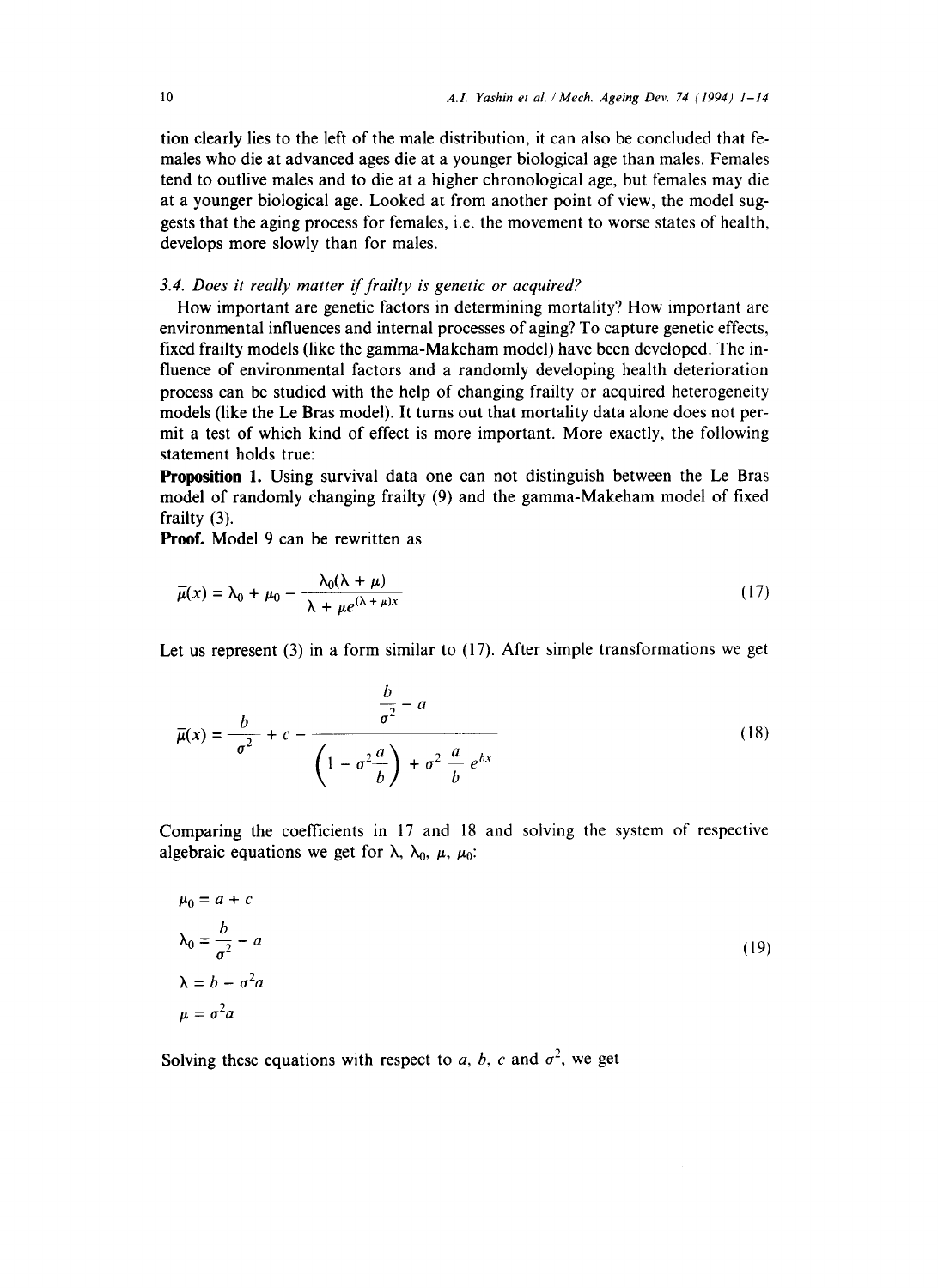$$
a = \frac{\lambda_0}{\lambda} \mu
$$
  
\n
$$
b = \lambda + \mu
$$
  
\n
$$
c = \mu_0 - \frac{\lambda_0}{\lambda}
$$
  
\n
$$
\sigma^2 = \frac{\lambda}{\lambda_0}
$$

Relations 19 and 20 establish the one-to-one correspondence between the parameters of Le Bras and gamma-Makeham mortality models. Thus, if one model gives a good fit to the data, the other model gives an equally good fit. This situation creates an important methodological problem: how should the results of statistical analysis be interpreted?

#### 3.5. Compromise solution? — one more problem

One might expect that the truth lies in a compromise solution: a cohort is heterogeneous from the very beginning and then it undergoes a stochastic process of aging. So a superior model would allow for an initial distribution with respect to health states with further stochastic evolution starting from each of these states. For example, one could take the proportions  $\pi_i(x_0)$ , i = 0,1,... for some  $x_0$  as an initial distribution of frailty for newborn individuals and allow for stochastic evolution in accordance with Le Bras' model. It is clear from this construction that the observed mortality rate  $\tilde{\mu}(x)$  at age x for this population coincides with  $\bar{\mu}(x_0 + x)$ . It turns out that parametric description of this mortality curve is the same as the initial Le Bras model. More exactly the following statement holds true:

**Proposition 2.** Using survival data, the stochastic aging model in which all individuals in a cohort start from the '0' state is indistinguishable from a heterogeneous stochastic aging model in which individuals in the cohort start from different states with the initial distribution  $\tilde{P}_i(0)$  defined as

$$
\ddot{P}_i(0) = \pi_i(x_0)
$$

where the  $\pi_i(x)$  are defined by 14 for arbitrary  $x_0$ .

**Proof.** Note that observed mortality in the model of stochastic aging can be represented in the form

$$
\overline{\mu}(x) = \omega - \frac{\gamma}{1 + \alpha e^{\beta x}} = f(x; \alpha, \beta, \omega, \gamma)
$$
\n(21)

where  $\omega = \lambda_0 + \mu_0$ ,  $\beta = \mu + \lambda$ ,  $\gamma = \lambda_0 \frac{\mu}{\lambda}$ ,  $\alpha = \frac{\mu}{\lambda}$ . It is enough to show that for some parameters  $\alpha'$ ,  $\beta'$ ,  $\omega'$ ,  $\gamma'$ :

$$
f(x_0 + x, \alpha', \beta', \omega', \gamma') = f(x, \alpha, \beta, \omega, \gamma)
$$
\n(22)

(20)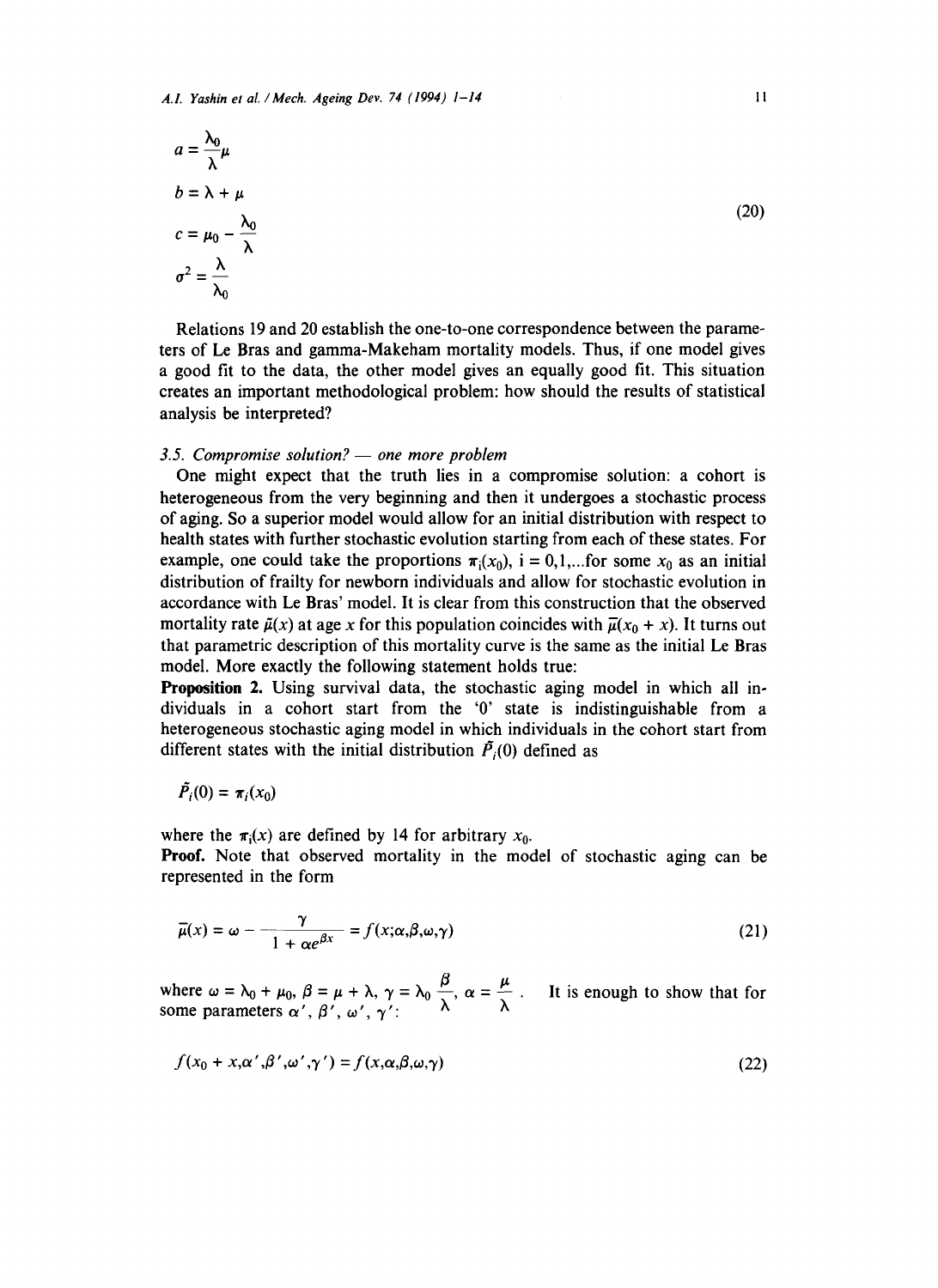It is clear from 21 that 22 will be satisfied, if  $\beta' = \beta$ ,  $\omega' = \omega$ ,  $\gamma' = \gamma$ , and  $\alpha' =$  $\alpha e^{-\beta x}$ <sup>0</sup>.

#### *3.6. Which state do we start with?*

Another possible modification of the Le Bras model deals with changes of the initial state. Note that the structure of this model is such that if all individuals in the cohort start from the  $j<sup>th</sup>$  state, the parametric structure of the model remains the same with natural substitution of  $\lambda_0$  and  $\mu_0$  by  $\lambda_0(i) = \lambda_0 + i\lambda$  and  $\mu_0(i) = \mu_0 + i\mu$ i.e.

$$
\bar{\mu}_j(x) = \mu_0(j) + \frac{\mu \lambda_0(j) [1 - e^{-(\lambda + \mu)x}]}{\mu + \lambda e^{-(\lambda + \mu)x}}
$$

Thus from the statistical point of view, it is impossible to say whether the cohort starts from state '0' or from state ' $j$ '.

#### *3.7. Mortality in sovereign populations*

Assume that in the compromise model (i.e. in the model with initial heterogeneity and subsequent stochastic aging), we select a subpopulation which at time zero is in state i. Starting from this time, we are interested in the future of only this subpopulation. The observed mortality for this subpopulation is given by the formula

$$
\overline{\mu}_i(x) = \mu_0(i) + \frac{\mu \lambda_0(i)[1 - e^{-(\lambda + \mu)x}]}{\mu + \lambda e^{-(\lambda + \mu)x}}
$$
\n(23)

with  $\lambda_0(i) = \lambda_0 + i\lambda$ ,  $\mu_0(i) = \mu_0 + i\mu$  and with the same  $\lambda$  and  $\mu$ . This means that the functional forms of the observed mortalities for subpopulations are the same and differ only by parameter values.

## *3.8. Survival in the empire*

 $\sim$ 

Assume that in the compromise model we mark the subpopulations which are located in each state at time zero. Starting from this time we are interested in the evolution of these (infinite number) of marked subpopulations. Each of these subpopulations evolves in accordance with its own mortality law  $\bar{\mu}_i(x)$  given by (23) and survival function

$$
S_i(x) = e^{-\int_0^x \frac{1}{\mu_i}(u)du}
$$
 (24)

The survival function for the total population can be represented as

$$
S(x) = \sum_{i=0}^{\infty} \pi_i(x_0) S_i(x)
$$
 (25)

We already know that the survival function  $S(x)$  corresponds to a logistic mortality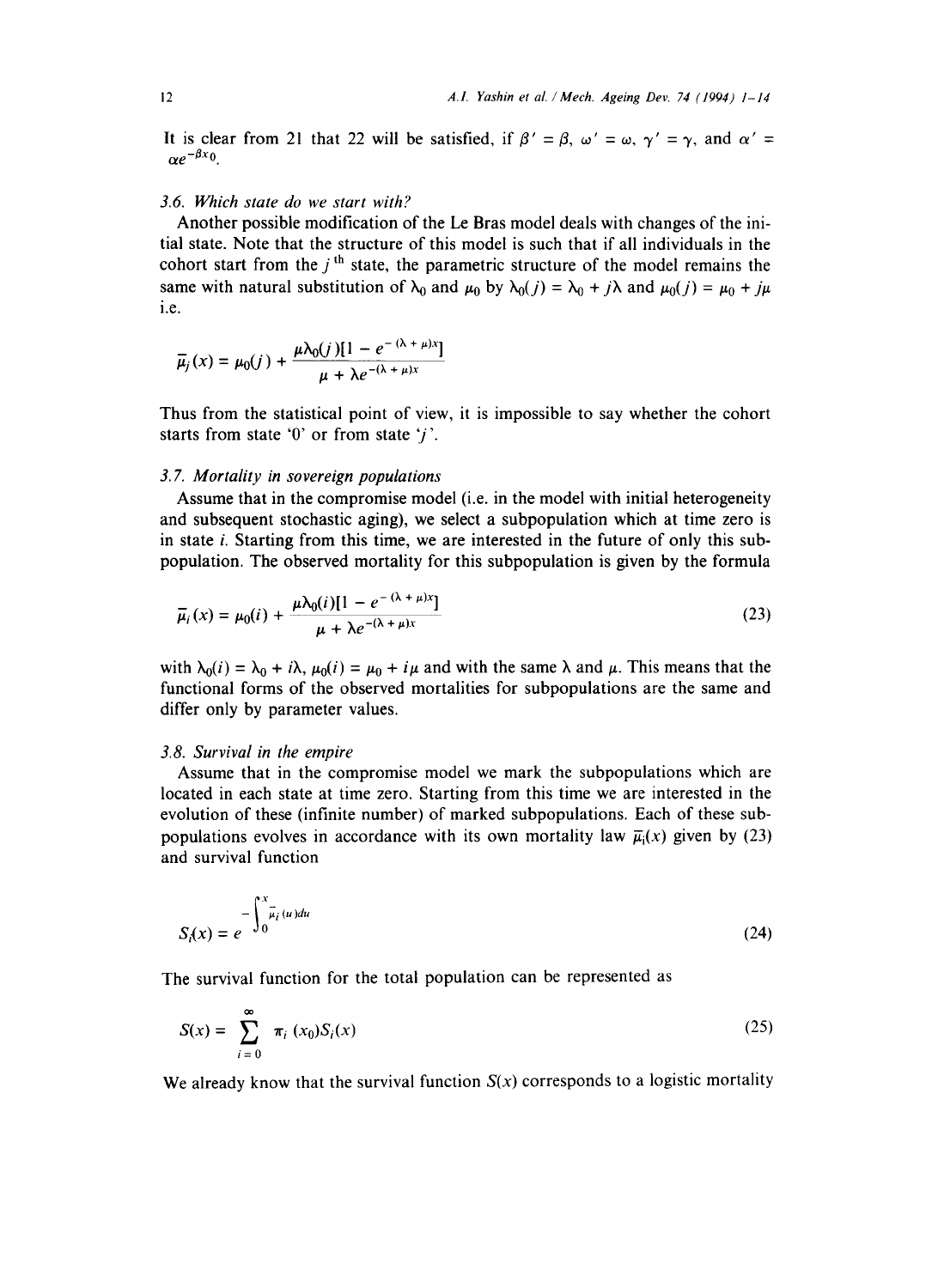rate  $\tilde{\mu}(x) = f(x; \alpha, \beta, \omega, \gamma)$ . Thus a population with logistic observed mortality can be represented as a mixture of populations with exactly the same (i.e. logistic) functional forms of mortality.

#### **4. Discussion**

Assume that there are two groups of researchers who deal with mortality at older ages in Sweden. Both groups would like to investigate the mechanisms of mortality and aging. The first group believes that genetic factors play a key role in the aging process. The second group believes that a stochastic process of debilitation underlies the observed mortality pattern. To analyze the Swedish data, these two groups try to use an appropriate model of aging that is consistent with their assumptions. The first group prefers the gamma-Makeham model. The second group chooses the Le Bras model.

Both groups fit their model and discover that their model fits the data well. In their reports, the groups provide interpretations of their findings. Researchers in the first group infer that they have found evidence of the presence of unobserved fixed heterogeneity in human mortality. They argue that this heterogeneity can be interpreted as reflecting genetic factors. Representatives of the other group believe that they have found evidence that observed patterns of human mortality result from a process of stochastic aging and changing frailty. They conclude that health deterioration and environmental influences are responsible for the observed Swedish mortality pattern.

Suppose now that at some stage of their studies the groups of researchers discover that the two different concepts used in their research not only fit the data equally well but also yield exactly the same model of observed mortality. Moreover, they find that several other concepts lead to the same parametric structure of the observed mortality rate. What should the researchers do? The situation resembles the problem of non-identifiability in proportional-hazard models with fixed frailty: as discussed by Hoem [16], many underlying mortality rates and many frailty distributions produce the same mortality pattern. Our results show that changing frailty models cannot be distinguished from a fixed frailty model (the gamma-Makeham model). This feature demonstrates an important duality in aging, analogous to the duality in physics between wave and particle theories. The observed pattern of aging can be explained in at least two different ways, which involve two different concepts of changing chances of death with age on the individual level. The concepts are not contradictory but complimentary. They focus attention on different aspects of the complicated process of survival.

# **5. Conclusion**

In the statistical analysis of data, results and conclusions depend not only on the data per se but also on basic assumptions about the mechanisms which generated the data. It is very important to know how much a data set itself 'can say'. Researchers often become disappointed when they learn that data sets frequently tell us surprisingly little, or, at least, not so much as we expected. In this article, we have